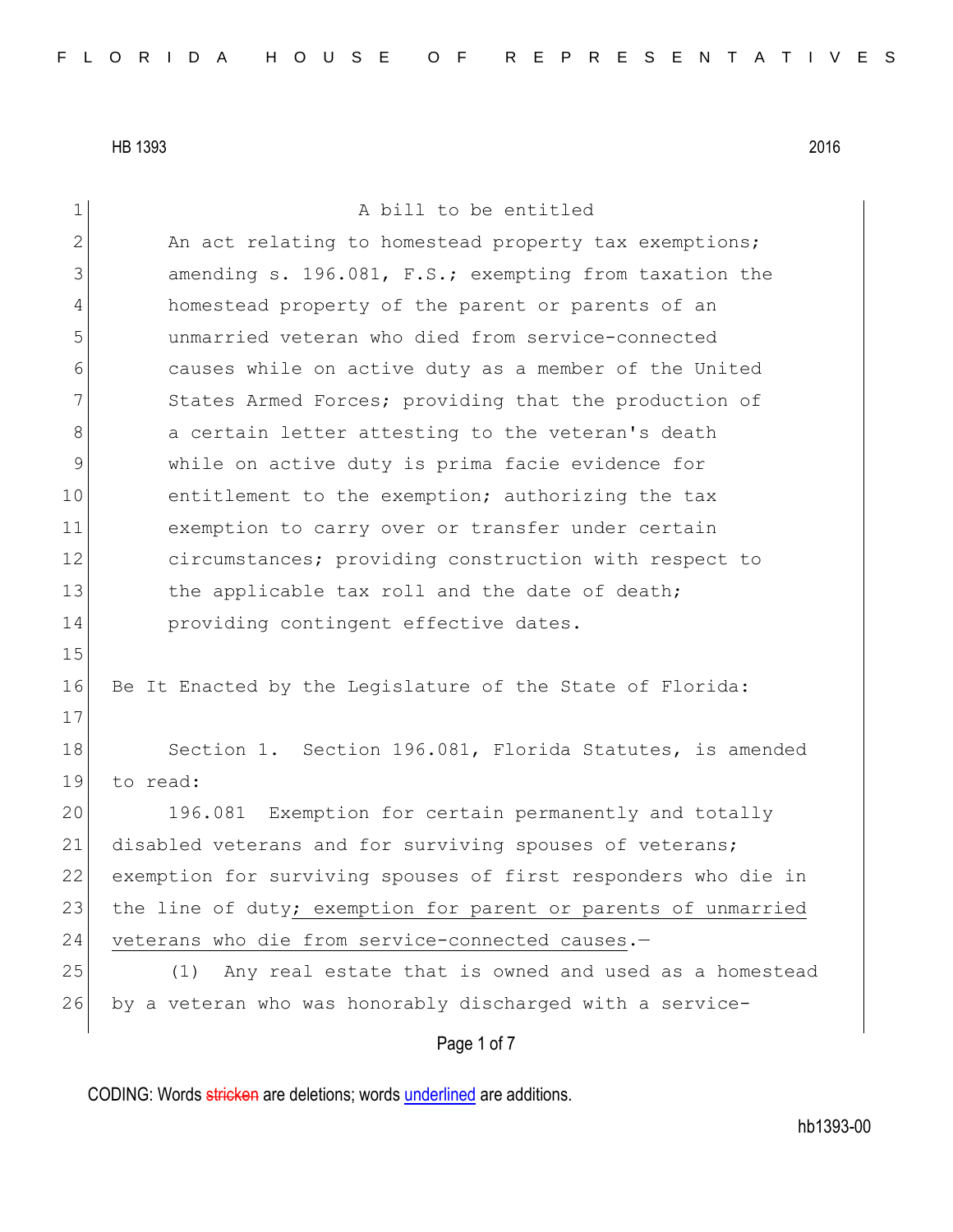connected total and permanent disability and for whom a letter 28 from the United States Government or United States Department of Veterans Affairs or its predecessor has been issued certifying that the veteran is totally and permanently disabled is exempt from taxation, if the veteran is a permanent resident of this state on January 1 of the tax year for which exemption is being claimed or was a permanent resident of this state on January 1 34 of the year the veteran died.

 (2) The production by a veteran or the spouse or surviving spouse of a letter of total and permanent disability from the United States Government or United States Department of Veterans Affairs or its predecessor before the property appraiser of the county in which property of the veteran lies is prima facie evidence of the fact that the veteran or the surviving spouse is 41 entitled to the exemption.

42 (3) If the totally and permanently disabled veteran 43 predeceases his or her spouse and if, upon the death of the 44 veteran, the spouse holds the legal or beneficial title to the 45 homestead and permanently resides thereon as specified in s. 46 196.031, the exemption from taxation carries over to the benefit 47 of the veteran's spouse until such time as he or she remarries 48 or sells or otherwise disposes of the property. If the spouse 49 sells the property, an exemption not to exceed the amount 50 granted from the most recent ad valorem tax roll may be 51 transferred to his or her new residence, as long as it is used 52 as his or her primary residence and he or she does not remarry.

#### Page 2 of 7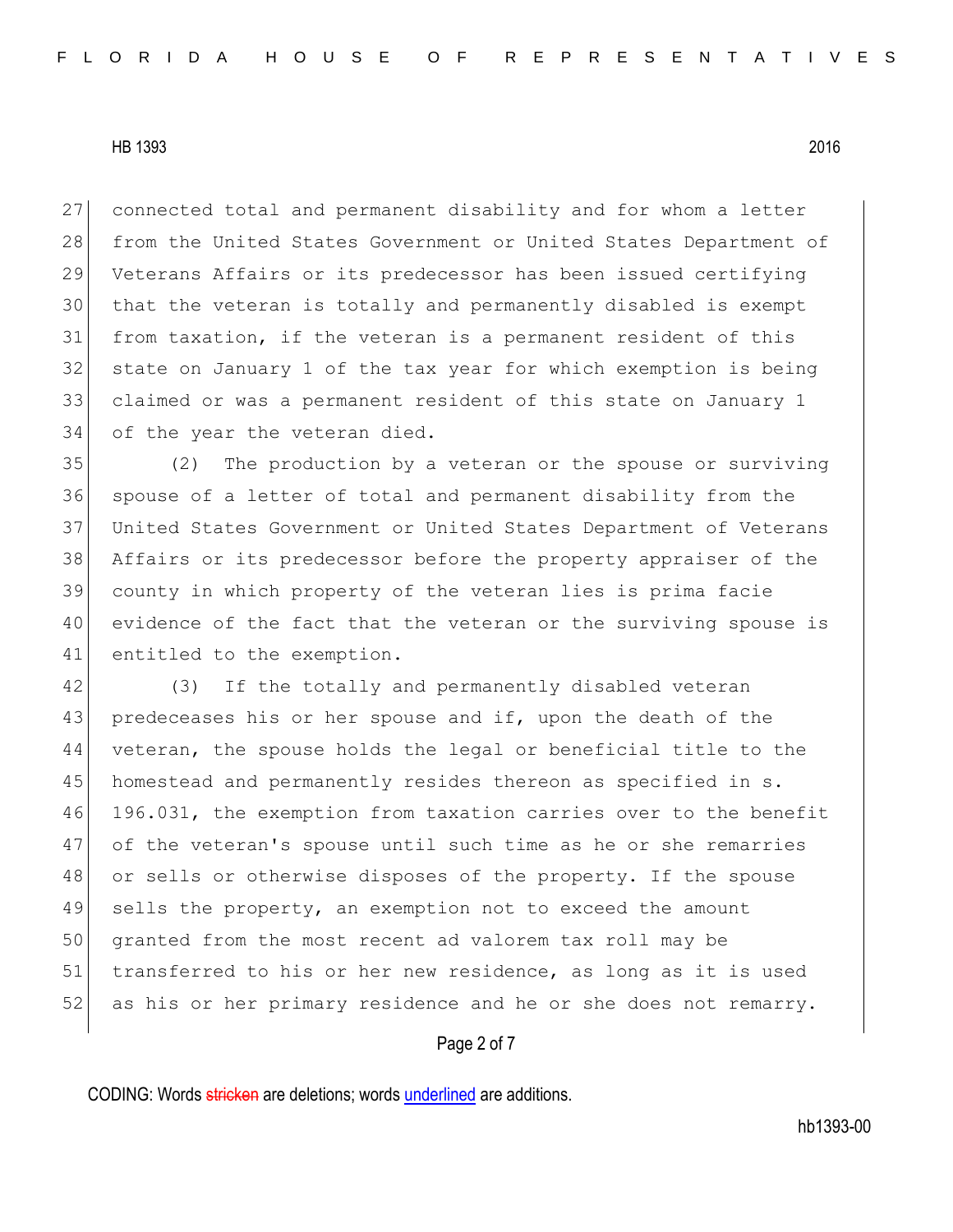(4) Any real estate that is owned and used as a homestead by the surviving spouse of a veteran who died from service- connected causes while on active duty as a member of the United States Armed Forces and for whom a letter from the United States Government or United States Department of Veterans Affairs or its predecessor has been issued certifying that the veteran who died from service-connected causes while on active duty is exempt from taxation if the veteran was a permanent resident of 61 this state on January 1 of the year in which the veteran died. (a) The production of the letter by the surviving spouse 63 which attests to the veteran's death while on active duty is prima facie evidence that the surviving spouse is entitled to 65 the exemption. (b) The tax exemption carries over to the benefit of the 67 veteran's surviving spouse as long as the spouse holds the legal 68 or beneficial title to the homestead, permanently resides thereon as specified in s. 196.031, and does not remarry. If the surviving spouse sells the property, an exemption not to exceed the amount granted under the most recent ad valorem tax roll may 72 be transferred to his or her new residence as long as it is used 73 as his or her primary residence and he or she does not remarry. (5) An applicant for the exemption under this section may

75 apply for the exemption before receiving the necessary 76 documentation from the United States Government or the United 77 States Department of Veterans Affairs or its predecessor. Upon 78 receipt of the documentation, the exemption shall be granted as

# Page 3 of 7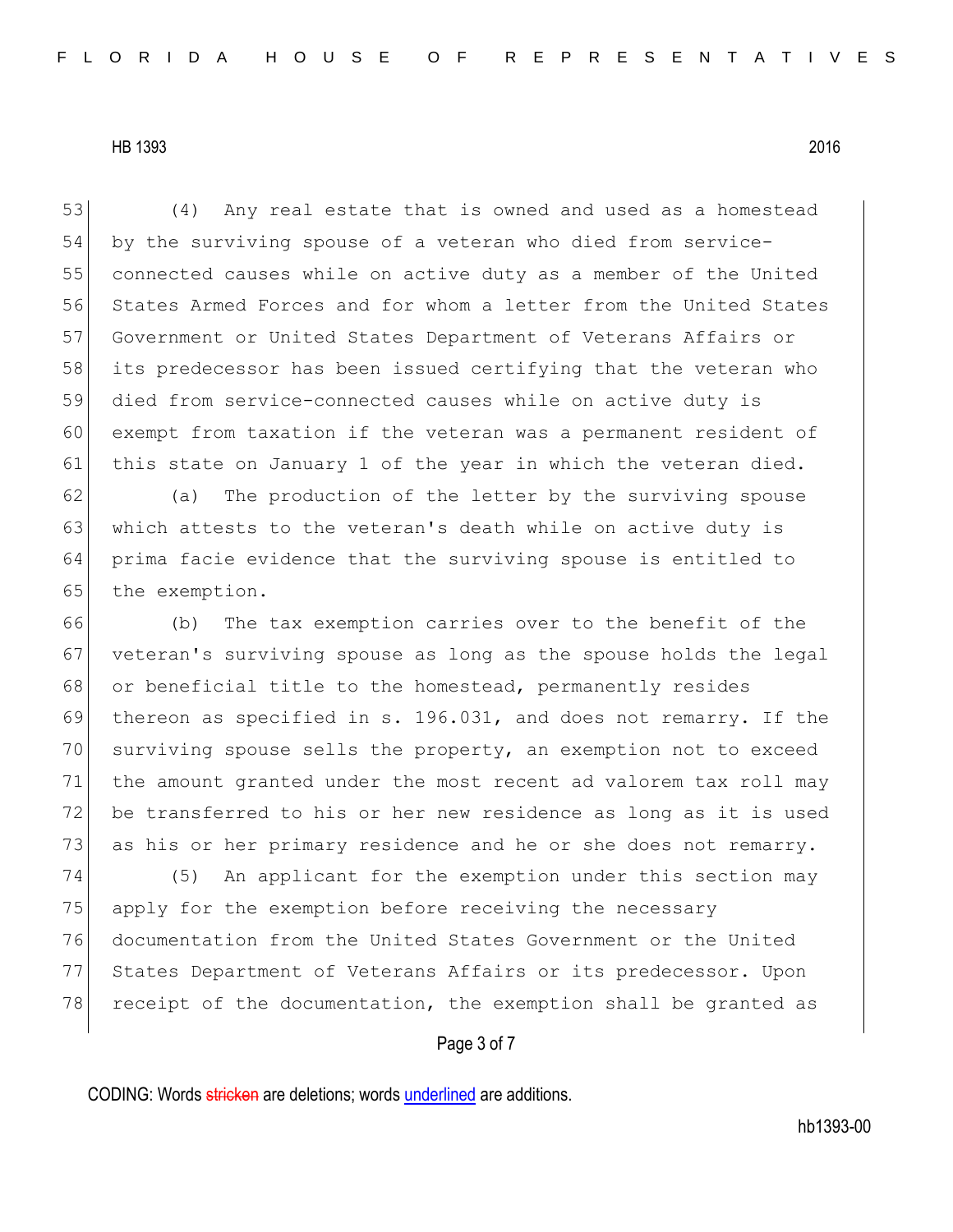79 of the date of the original application, and the excess taxes 80 paid shall be refunded. Any refund of excess taxes paid shall be 81 limited to those paid during the 4-year period of limitation set 82 forth in s. 197.182(1)(e).

83 (6) Any real estate that is owned and used as a homestead 84 by the surviving spouse of a first responder who died in the 85 line of duty while employed by the state or any political 86 subdivision of the state, including authorities and special 87 districts, and for whom a letter from the state or appropriate 88 political subdivision of the state, or other authority or 89 special district, has been issued which legally recognizes and 90 certifies that the first responder died in the line of duty 91 while employed as a first responder is exempt from taxation if 92 the first responder and his or her surviving spouse were 93 permanent residents of this state on January 1 of the year in 94 which the first responder died.

95 (a) The production of the letter by the surviving spouse 96 which attests to the first responder's death in the line of duty 97 is prima facie evidence that the surviving spouse is entitled to 98 the exemption.

99 (b) The tax exemption applies as long as the surviving 100 spouse holds the legal or beneficial title to the homestead, 101 permanently resides thereon as specified in s. 196.031, and does 102 not remarry. If the surviving spouse sells the property, an 103 exemption not to exceed the amount granted under the most recent 104 ad valorem tax roll may be transferred to his or her new

#### Page 4 of 7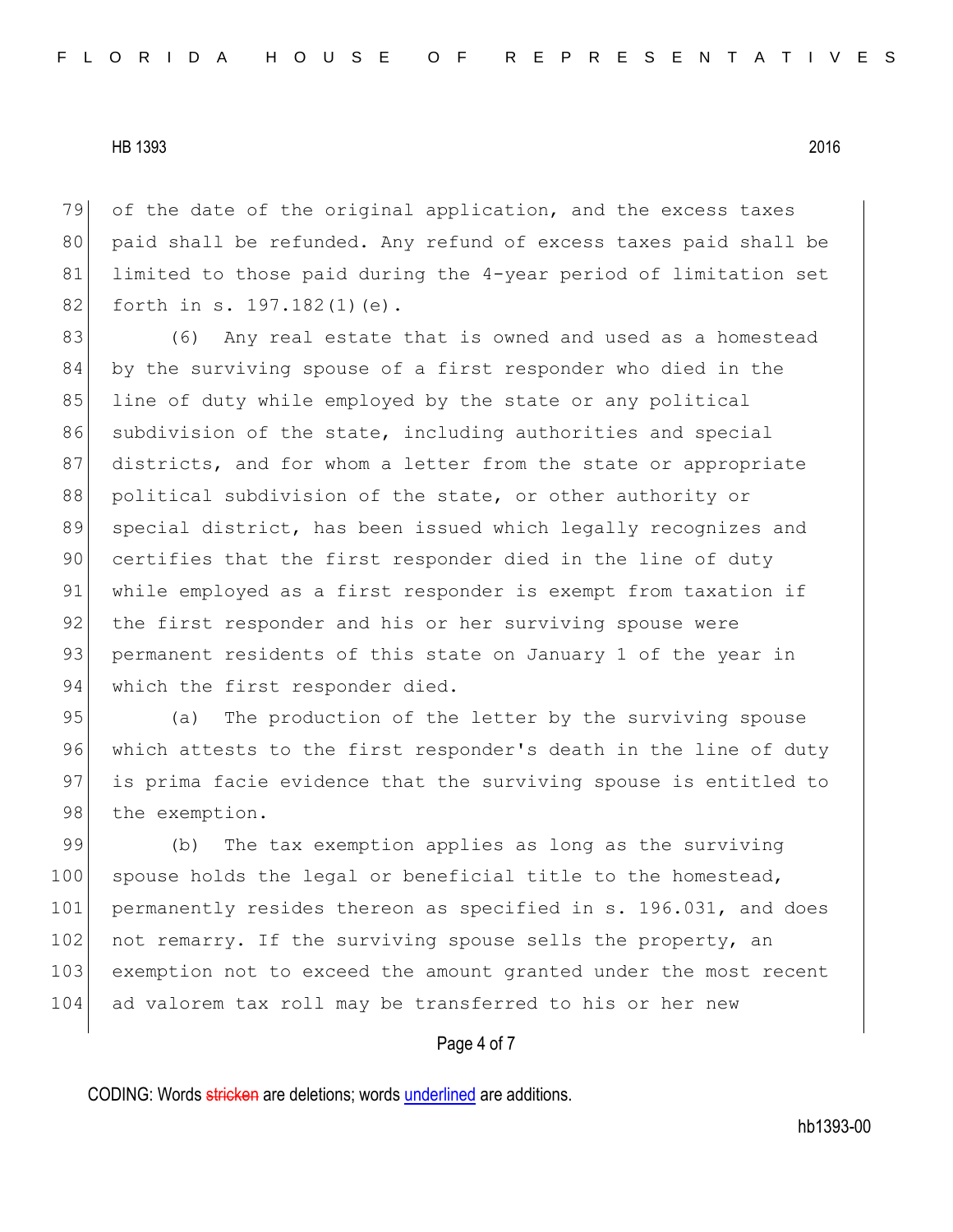Page 5 of 7 105 residence if it is used as his or her primary residence and he 106 or she does not remarry. 107 (c) As used in this subsection only, and not applicable to 108 the payment of benefits under s. 112.19 or s. 112.191, the term: 109 1. "First responder" means a law enforcement officer or 110 correctional officer as defined in s. 943.10, a firefighter as 111 defined in s. 633.102, or an emergency medical technician or 112 paramedic as defined in s. 401.23 who is a full-time paid 113 employee, part-time paid employee, or unpaid volunteer. 114 2. "In the line of duty" means: 115 a. While engaging in law enforcement; 116 b. While performing an activity relating to fire 117 suppression and prevention; 118 c. While responding to a hazardous material emergency; 119 d. While performing rescue activity; 120 e. While providing emergency medical services; 121 f. While performing disaster relief activity; 122 g. While otherwise engaging in emergency response 123 activity; or 124 h. While engaging in a training exercise related to any of 125 the events or activities enumerated in this subparagraph if the 126 training has been authorized by the employing entity. 127 128 A heart attack or stroke that causes death or causes an injury 129 resulting in death must occur within 24 hours after an event or 130 activity enumerated in this subparagraph and must be directly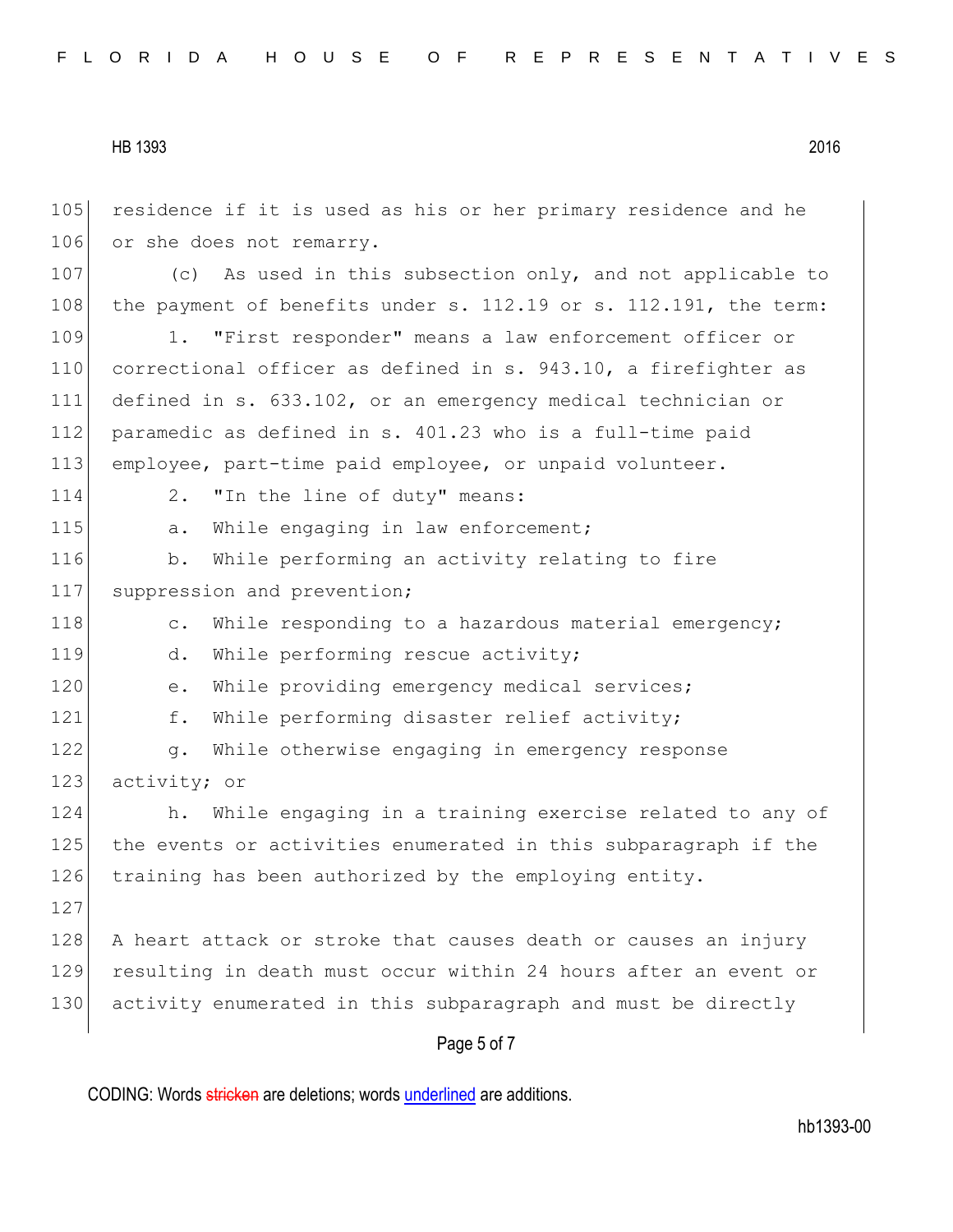| 131 | and proximately caused by the event or activity in order to be   |
|-----|------------------------------------------------------------------|
| 132 | considered as having occurred in the line of duty.               |
| 133 | (7) Any real estate that is owned and used as a homestead        |
| 134 | by the parent or parents of an unmarried veteran who died from   |
| 135 | service-connected causes while on active duty as a member of the |
| 136 | United States Armed Forces and for whom a letter from the United |
| 137 | States Government or United States Department of Veterans        |
| 138 | Affairs or its predecessor has been issued certifying that the   |
| 139 | veteran died from service-connected causes while on active duty  |
| 140 | is exempt from taxation if the veteran was a permanent resident  |
| 141 | of this state on January 1 of the year in which the veteran      |
| 142 | died.                                                            |
| 143 | The production of the letter by the veteran's parent<br>(a)      |
| 144 | or parents which attests to the veteran's death while on active  |
| 145 | duty is prima facie evidence that the parent or parents are      |
| 146 | entitled to the exemption.                                       |
| 147 | The tax exemption carries over to the benefit of the<br>(b)      |
| 148 | veteran's parent or parents as long as the parent or parents     |
| 149 | hold legal or beneficial title to the homestead and permanently  |
| 150 | reside thereon as specified in s. 196.031. If the parent or      |
| 151 | parents sell the property, an exemption not to exceed the amount |
| 152 | granted under the most recent ad valorem tax roll may be         |
| 153 | transferred to the parent or parents' new residence as long as   |
| 154 | it is used as the primary residence.                             |
| 155 | Construction.-<br>Section 2.                                     |
| 156 | The revisions to s. 196.081, Florida Statutes, made by<br>(1)    |
|     | Page 6 of 7                                                      |